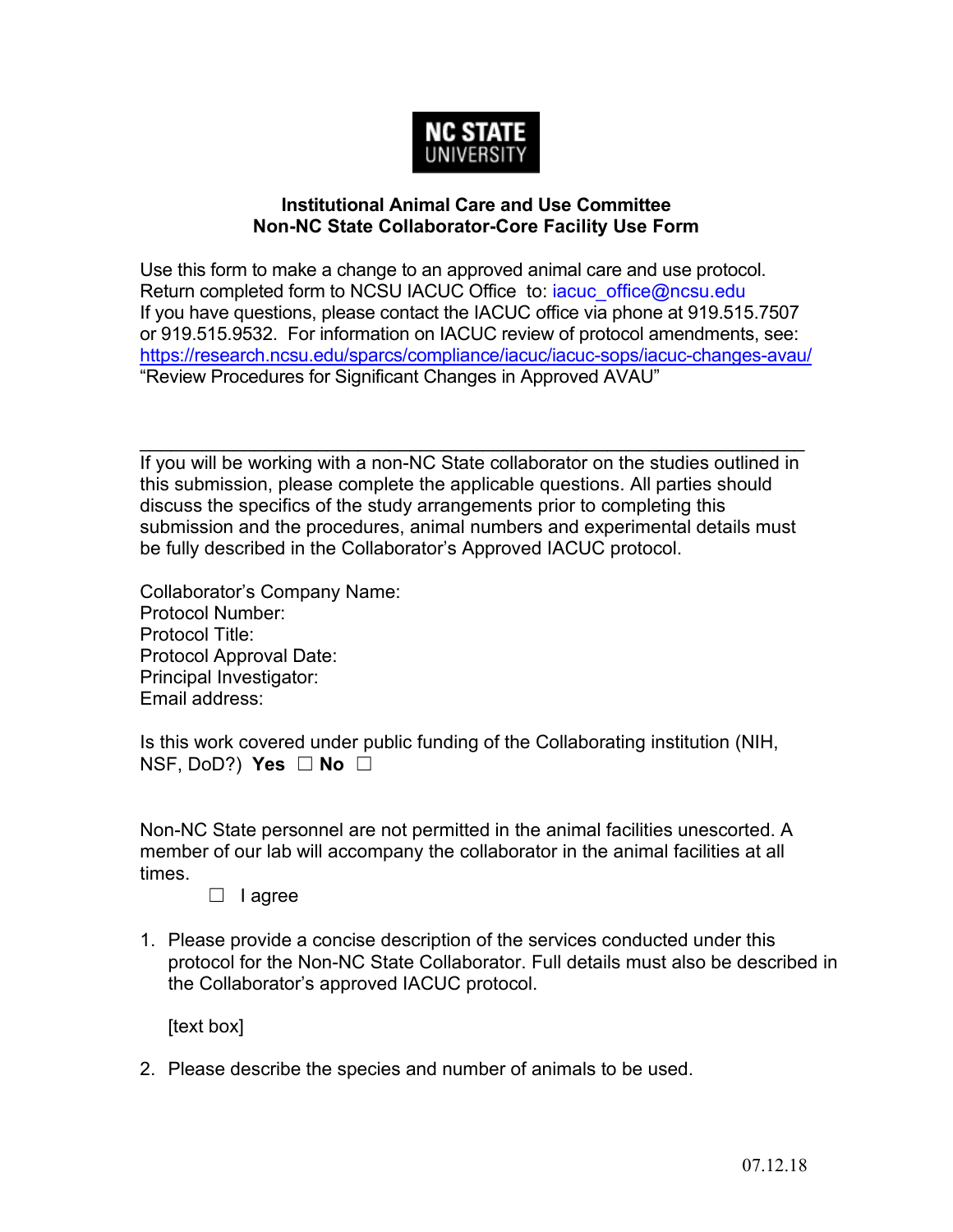[text box]

3. Will animals from another institution be used under this protocol? **Yes** ☐ **No** ☐

Will animals be transported to/from the building before or after procedures? **Yes** ☐ **No** ☐

a. If so, who is responsible for transportation (check all that apply)? ☐ NC State PI/Lab

☐ Non-NC State Collaborator

b. How will animals be transported (check all that apply)?

□ Carry or covered cart

☐ NC State approved vehicle

☐ Official animal resource transport vehicle of non-NC State

institution with appropriate environmental controls (ventilation, heating, cooling, lighting)

☐ Other

If "Other" mode of transport is selected, explain below: [text]

*Note: the use of private vehicles for transport is strongly discouraged, and transporting animals using University vehicles not maintained by DLAR (i.e. Campus Bus or Motor Pool) is not permitted.*

1. For survival studies, where will animals be housed after procedures?

 **Confirm that all principal investigator assurances apply to proposed change(s) by checking this box:** ☐

**Date submitted:** 

## **IACUC OFFICE USE ONLY**

IACUC Office Action:

☐The changes proposed are not significant and do not require further IACUC review. The changes may be implemented and this form is included in the record for this protocol. [https://research.ncsu.edu/sparcs/compliance/iacuc/iacuc](https://research.ncsu.edu/sparcs/compliance/iacuc/iacuc-sops/administrative-review-procedures/)[sops/administrative-review-procedures/](https://research.ncsu.edu/sparcs/compliance/iacuc/iacuc-sops/administrative-review-procedures/)

☐The changes proposed have received a Veterinary Verification and Confirmation review, and do not require further IACUC review. The changes may be implemented and this form is included in the record for this protocol. [https://research.ncsu.edu/sparcs/compliance/iacuc/iacuc-sops/administrative](https://research.ncsu.edu/sparcs/compliance/iacuc/iacuc-sops/administrative-review-procedures/)[review-procedures/](https://research.ncsu.edu/sparcs/compliance/iacuc/iacuc-sops/administrative-review-procedures/)